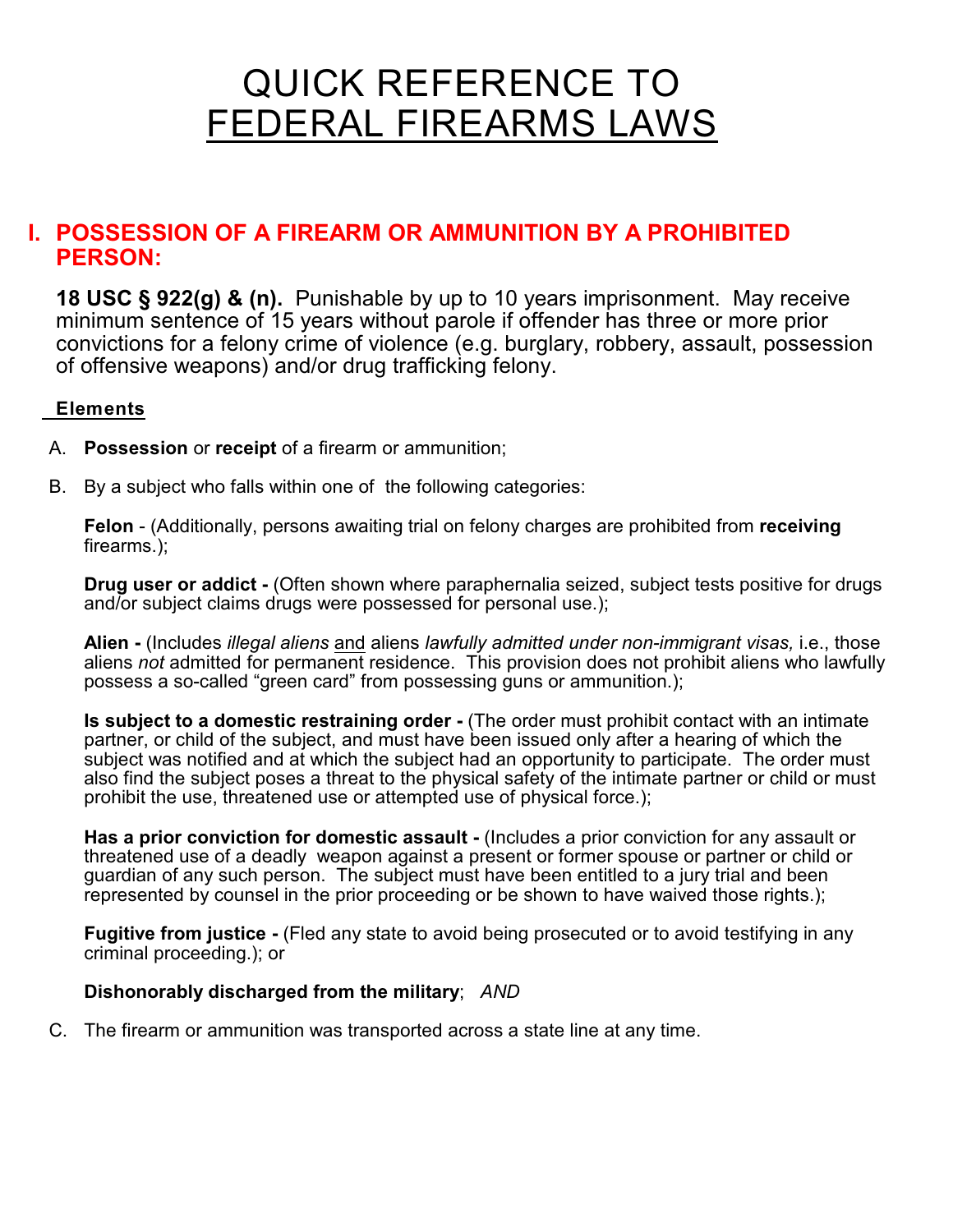#### **II. KNOWINGLY SELL, GIVE OR OTHERWISE DISPOSE OF ANY FIREARM OR AMMUNITION TO ANY PERSON WHO FALLS WITHIN ONE OF THE ABOVE CATEGORIES:**

 **18 USC § 922(d).** Punishable by up to 10 years imprisonment.

#### **III. USE, CARRY OR POSSESS A FIREARM IN RELATION TO OR IN FURTHERANCE OF A DRUG FELONY OR A** *FEDERAL* **CRIME OF VIOLENCE:**

**18 USC § 924(c).** Punishment ranges from **at least 5 years** up to life imprisonment, without parole, or **death** if death results from use of firearm. Sentence must be served **consecutive** to any other sentence. Mandatory minimum sentence increases depending upon: **the type of firearm involved** (sawed-off gun, silencer, etc.); **whether more than one offense was committed**; and **whether gun** was simply possessed or **was brandished or discharged**.

# **IV. STOLEN FIREARM, AMMUNITION OR EXPLOSIVE:**

**18 USC §§842(h); 922(i), (j) & (u).** Punishable by up to 10 years imprisonment.

- A. May not receive, possess, conceal, store, pledge or accept as security for a loan, barter, sell or ship or transport across a state line any **stolen firearm, ammunition or explosive**.
- B. May not steal or unlawfully take or carry away a firearm **from the person or premises of a firearms licensee.**

## **V. FIREARM IN A SCHOOL ZONE:**

**18 USC § 922(q)(2)(A).** Punishable by up to 5 years imprisonment.

A. Except as authorized, may not **possess or discharge** a firearm in a school zone.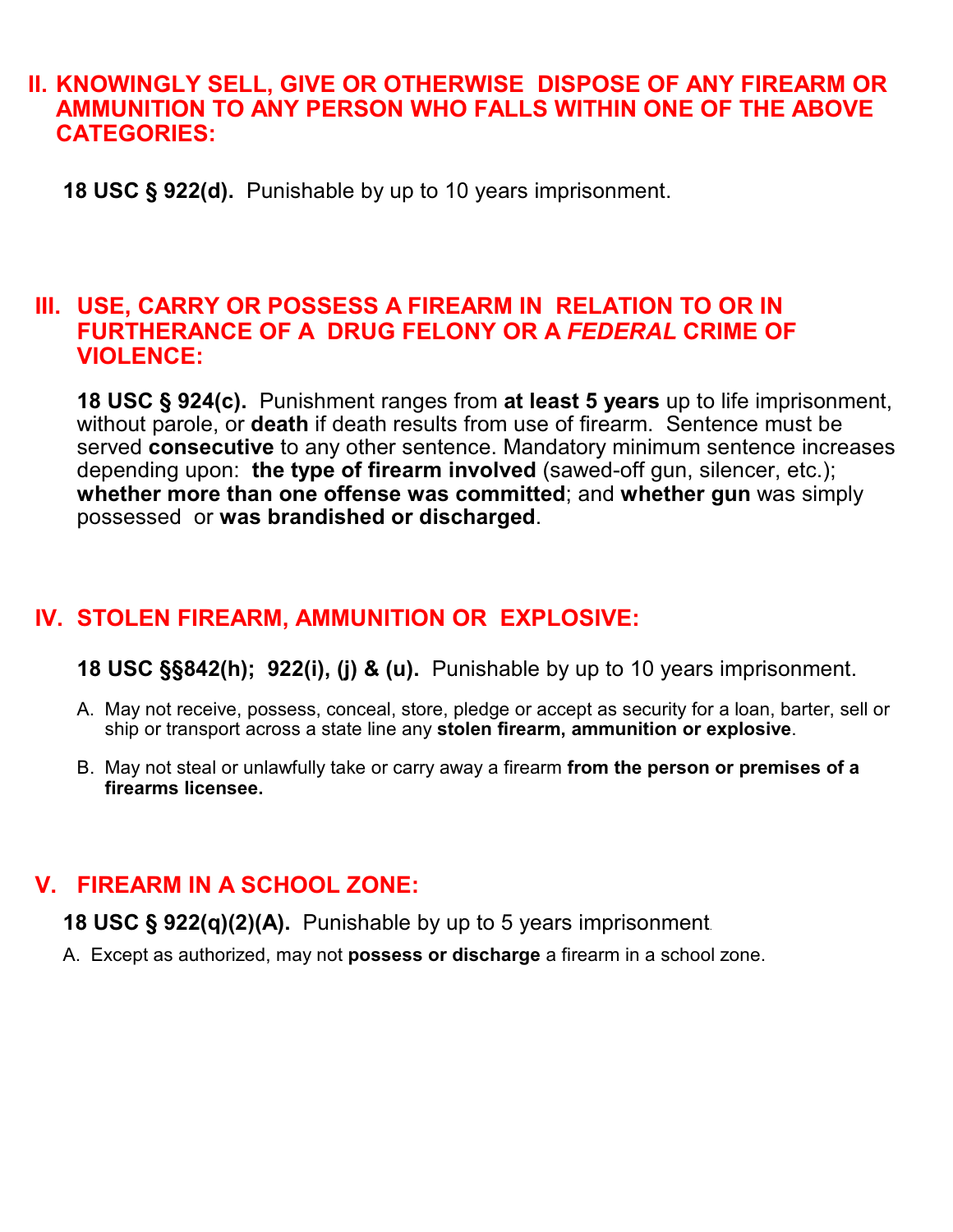#### **VI. KNOWINGLY POSSESS OR MANUFACTURE:**

**18 USC § 922(k), (o) & (v); 26 USC § 5861.** Punishable by up to 5 or 10 years imprisonment, depending upon specific violation.

- A. Any **machine gun, fully automatic firearm** or any part designed or intended exclusively for use in such weapon;
- B. Any **firearm silencer**, including any device, or part thereof, designed to silence, muffle or diminish the report of a firearm;
- C. **Sawed-off shotgun** with a barrel length of less than 18" or overall length less than 26";
- D. **Sawed-off rifle** with a barrel length of less than 16" or overall length less than 26";
- E. **Destructive device**;
- F. **Semi-automatic assault weapon** manufactured after October 1, 1993; *OR*
- G. Any firearm which **lacks a serial number** or contains an **altered or obliterated serial number**.

## **VII. SELL, DELIVER OR TRANSFER TO A JUVENILE:**

 **18 USC § 922(x)(1).** Punishable by up to 1 year imprisonment unless transferor had reason to believe juvenile would commit crime of violence with gun or ammunition, then up to 10 years imprisonment.

#### **18 USC § 922(b).** A **firearms licensee** faces up to 5 years imprisonment.

- A. May not sell, deliver or transfer a handgun or handgun-only ammunition to **a person who is under age 18**;
- B. A person under age 18 may not possess a handgun or handgun-only ammunition;  *(Certain exceptions apply to A & B, such as where juvenile possesses written permission of a parent.)*;
- C. A **firearms licensee** may not sell any gun or ammunition to anyone under the age of 18 and may not sell a handgun or handgun ammunition to **a person under the age of 21.**

## **FORFEITURE OF FIREARMS, AMMUNITION & EXPLOSIVES:**

**18 U.S.C. §924(d)** authorizes the seizure and forfeiture of firearms, ammunition and explosives involved in criminal offenses. However, strict time limitations are imposed. Consult the ATF or U.S. Attorney's Office as soon as possible for guidance on forfeiture issues.